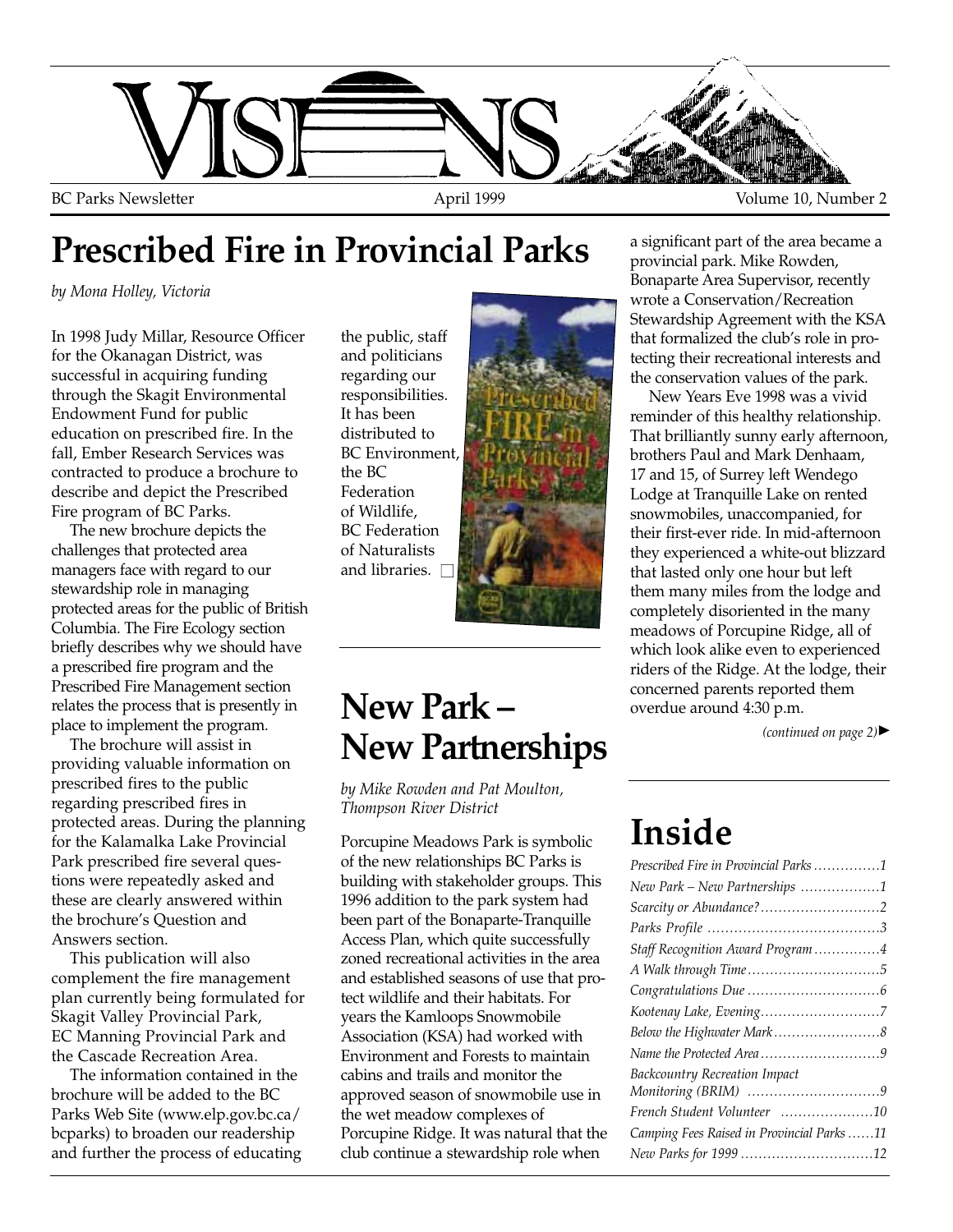

VISIONS is produced six times per year by BC Parks, Ministry of Environment, Lands and Parks to maintain commitment to quality service and stewardship and to encourage innovation by everyone directly involved or interested in BC Parks.

VISIONS Newsletter is posted on BC Parks' web site : www.elp.gov.bc. ca/bcparks/whatsnew/what.htm. As VISIONS is now available on the internet, please let us know if you would like to be removed from our mailing list.

To contact us regarding changes to the VISIONS mailing list or to receive a free subscription:

- call (250) 952-6709
- send an email note to ParkInfo@prkvctoria.elp.gov.bc.ca
- write to: VISIONS, BC Parks, 800 Johnson Street, Victoria, BC V8V 1X4 Canada

Articles from readers are welcome. Deadline for material in the next issue is May 1, 1999.

> **Editor** *Nancy Chave*

#### **Contributors**

*Doug Biffard Denis Donnelly Debby Funk Marilynne Hann Mona Holley Sarah Joanisse Alice MacGillivray Pat Moulton Anne Pellier Roger Norrish Laverne Rooker Mike Rowden*

**Minister** *Cathy McGregor*

**Deputy Minster** *Cassie Doyle*

**Assistant Deputy Minister** *Denis O'Gorman*

#### *(" New Park …" continued from page 1)*

Coincidentally, several KSA members were staying in the Lodge's cabins. Wendego Lodge has become a traditional New Years Eve destination for many snowmobilers who appreciate the many marked trails and the fantastic powder riding in Porcupine Meadows Park, not to mention the wonderful hospitality of the Lodge owners, Norm and Flo Flynn. Led by George Dance, whose knowledge of the Ridge is phenomenal and who is experienced in search and rescue, seven riders including Darlene Dance, Mark Baker, Ed Mikalishen, Rob Ormerod, Cal Moulton and Thompson Plateau Area Supervisor, Pat Moulton commenced an initial search of known, marked trails. By 7:30 p.m. all trails had been scoured without success. The high-elevation meadows, where the whiteout and wind had obscured all traces of the day's tracks, were the only remaining possibility.

The RCMP was unable to confirm Search and Rescue (SAR) response capacity or timing, given that it was New Years Eve, so the search group went out again. To avoid losing searchers in the deep powder of the trackless meadows, the seven spread out but stayed in touch with each other's headlights, sweeping the meadows for signs of light or movement, stopping periodically to shout and listen. The beauty of the still, moonlit meadows was lost on the searchers as they scanned the tree line intensely. As midnight neared, the fear of not finding the boys until morning weighed heavier.

Suddenly Rob Ormerod, KSA President, spotted two nearly buried black ArticCats and excitedly veered toward a dark figure scrambling out from under a tree. The boys had done the right things once they found themselves lost: near their sleds they had burrowed into the hollow under a huge spreading spruce, made themselves a bed of spruce-boughs and cuddled together in a cocoon of space blankets. Though slightly frostbitten and hypothermic, they were able to ride out after the searchers freed their stuck sleds. One can only imagine how their parents felt as they watched not seven but nine headlights sweep back down the trail to the Lodge at ten minutes after the New Year had begun!

Certainly a fulfilling and special way to spend New Years Eve, and a celebration of our new partnerships.  $\square$ 

### **Scarcity or Abundance?**

### *by Alice MacGillivray, Victoria*

In a recent video-conference: "The Third Annual Worldwide Lessons in Leadership," author Stephen Covey (*7 Habits of Highly Effective People*) emphasized a lesson he considers very important. 'If leaders encourage a mindset of scarcity, people will become increasingly competitive. By contrast, a mindset of abundance fosters collaboration.'

It is very easy to think of ourselves in a world of scarcity; when you look at the trends and figures, it would be naive to argue otherwise. Right?

Perhaps not. I have had the privilege of spending time in every district office over the last two years, and the memories I took away focus on abundance (see "Congratulations Due" on page 6). Despite the pressures we are all experiencing, I believe that by almost any non-financial measure, we have a culture of abundance.  $\square$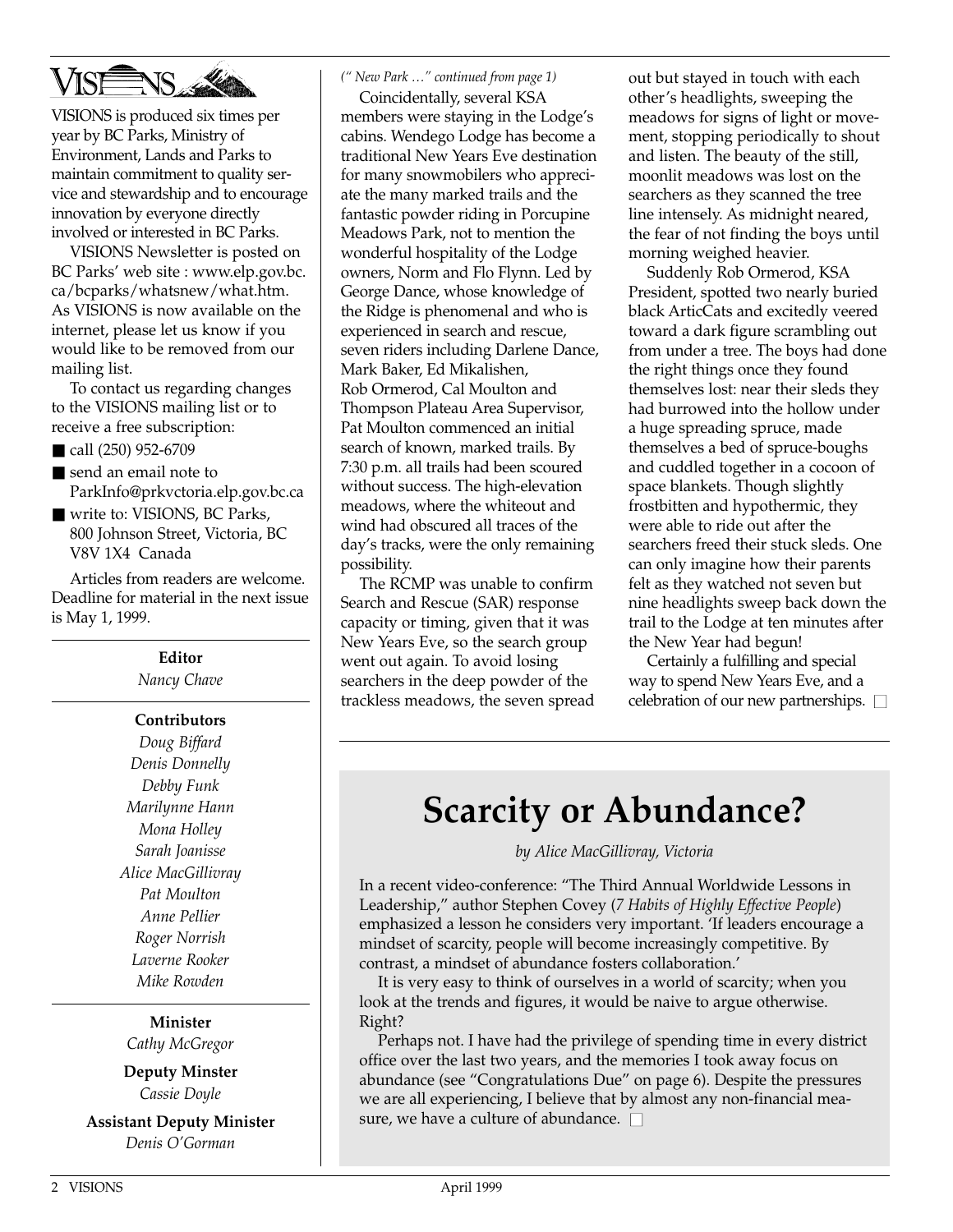# **Parks Profile**

*This is another article in the Parks Profile series by Roger Norrish, Victoria*

*Last December Ches Lyons died suddenly while in Hawaii. He was 83 years old. Many of us who met Ches or worked with him remember a talented, kind man who maintained a keen interest in the natural world and human culture that shaped our modern society. What many people may not know, is that Ches Lyons was one of the original government people who formed the nucleus of what eventually became the BC Parks Branch.*

Most people are familiar with Ches Lyons the author, world traveler, educator, photographer and artist. But Ches also contributed immeasurably to the history and development of British Columbia's superb provincial parks system.

Ches, along with D.M. (Micky) Trew, Joe St. Pierre, Bob Boyd, Ole Johanson and Donald McMurchie formed the nucleus of the BC Parks Division in its formative years 1940 to 1946. Ches started work as a Forest Engineer in the BC Forest Service in 1940. At this time, the Forest Service became the government agency dedicated to managing provincial parks. Ches was one of only a few professional staff assigned specifically to the planning and management of provincial parks.

Ches Lyons made an immense contribution to the history and development of the provincial parks system. For example, Ches and D.M. Trew carried out several major reconnaissances of the larger provincial parks from 1943 to 1949. E.C. Manning, Wells Gray, Garibaldi, Kokanee Glacier, Mount Robson and Strathcona parks all came under the scrutiny of Lyons and Trew during these years.

During my research about Ches Lyons' career with the Parks Division of the Forest Service, I found the Tweedsmuir Park reconnaissance report the most interesting. D.M. Trew and Ches Lyons explored the park in 1944, using a variety of



*Ches Lyons circa 1954.*

travel methods. In the north portion of the park, they traversed by riverboat the spectacular, sometimes dangerous, always intriguing lake and river system known as the "Great Circle." For true wilderness adventure, the original Great Circle canoe route was unparalleled. Ches Lyons and Micky Trew documented this great wilderness travel corridor ten years before its destruction by the Alcan aluminum hydroelectric project.

In Central and South Tweedsmuir, Ches and Micky crossed the park by horseback and on foot. They documented the splendid wilderness of the Rainbow Mountains and the historic Mackenzie Trail. Added to this, both men identified the Caribou Mountain alpine, Turner Lake chain and Atnarko River Valley as areas to be considered for addition to Tweedsmuir Park.

Ches Lyons also accomplished several planning trips to northern British Columbia, the first Parks Division officer to do so. These included a major reconnaissance along the Alaska Highway in 1957. In addition, Ches evaluated the park and outdoor recreation potential of the Stuart Lake region (1954), Lakelse Lake Hotsprings (1955), Babine Lake (1956), and the Nations Lakes (1956).

From his research and recommendations, the Forest Service established numerous important recreation reserves for future consideration as provincial parks.

Two projects Ches Lyons completed during his career with the Forest Service Parks Division stand out as particularly unique. The first involved an intensive study of the administration of Garibaldi Park that at that time (1952) included Golden Ears Park. In this study, Ches provided an extremely valuable record of Garibaldi Park in the early years of its administration and made cogent recommendations for park ranger staff and facility improvements. The second project saw Yorke Edwards (BC Parks Division biologist) and Ches Lyons join forces in 1953 to evaluate the Battle Mountain area next to the southeast boundary of Wells Gray Park. This report was among the first that advocated park status for an area based on its conservation values including the protection of wildlife (caribou, grizzly bear, and moose) habitat and alpine meadows. This study placed conservation ahead of outdoor recreation.

Ches Lyons, D.M. Trew and the other men and women who made up the staff of BC Parks in those years of the 1940s and early 1950s provided a firm foundation which anchors the modern BC Protected Areas System. Their recommendations about planning and managing provincial parks helped establish sound future direction. Their legacy is one all of us who cherish British Columbia's provincial parks can be justly proud.  $\square$ 

*In the next issue of Visions we will have an article about Ches Lyons written by Bob Broadland. Bob worked with Ches Lyons and he'll give us another perspective of this great personality.*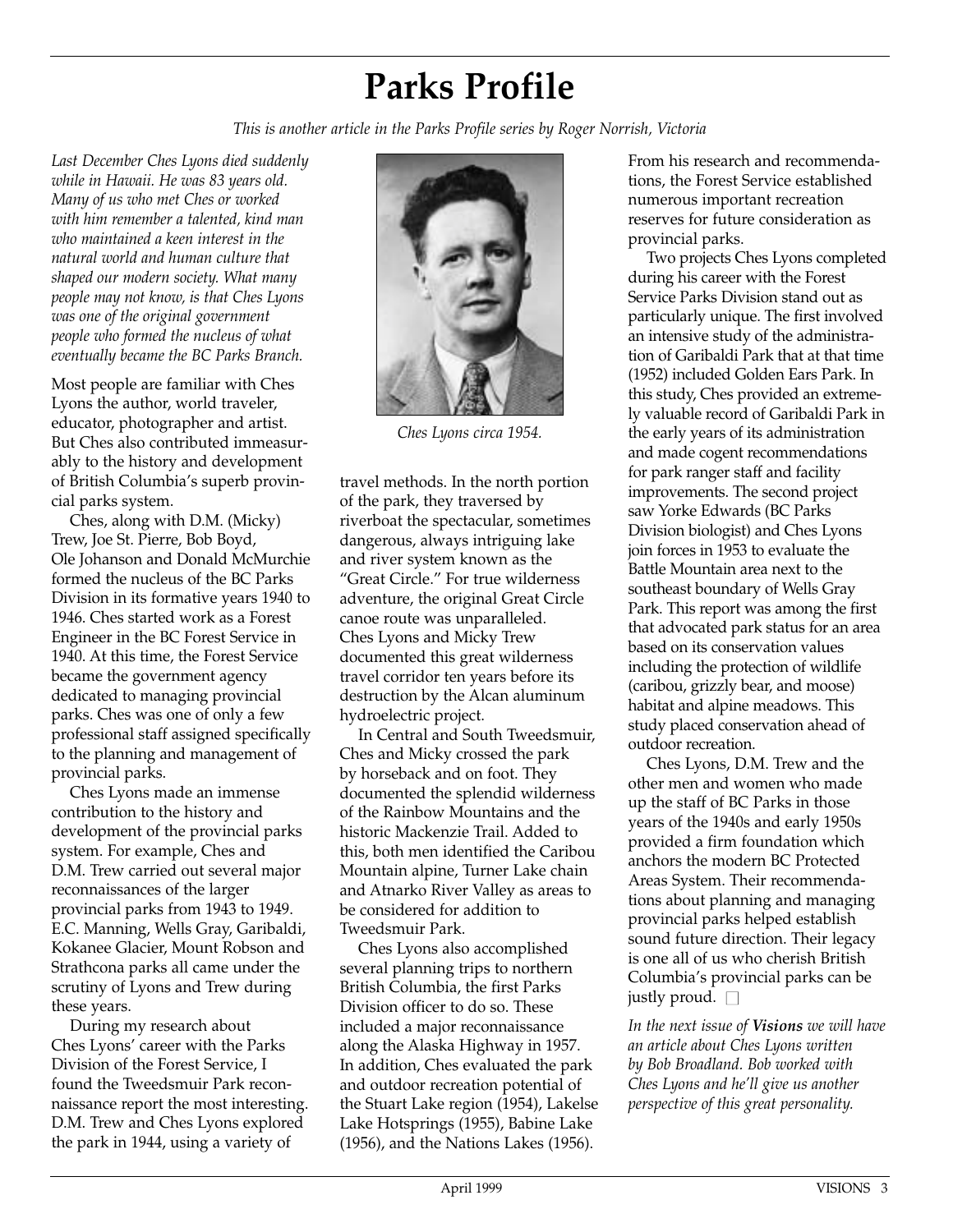# **Staff Recognition Award Program**

*by Laverne Rooker and Marilynne Hann, Prince George District*

On December 16, 1998 we held our first Award Ceremony for our Staff Recognition Program. This is a decentralized, three-level Recognition Program to give credit for a job well done, be it beyond or within an employee's job description or for actions taken that enhance and contribute to a more pleasant work environment.

It was really exciting to see so many nominations submitted, reflecting the need for such a program. A lot of great stuff is done around here and it's time to say, "Thanks!" We spend as much time, or more, with our co-workers as we do with our own families. It is important to staff health and well-being to be appreciated and recognized for the efforts put into their jobs and into the atmosphere in the office.

Through this program, peers and superiors recognize employees' excellent work. Recognition encourages innovation and risk-taking by employees and supports excellence. Recognition also fosters a sense of accomplishment and pride that comes from the acknowledgment of the employees' contribution to the workplace environment.

Careful planning, participation of the whole district team, and fun is the most important part of an effective awards program. Choosing just the right names for the three awards had all of our 'creative juices' flowing … and Voila …

**APPLAUSE**, **OVATION** and **OSCAR** were born!

### ■ **APPLAUSE** –

Social, Helping and Fun Award **Objective:** Recognition of actions taken that enhance and contribute to a more pleasant work environment. **Criteria:** For action and behavior that warrants recognition and contributes to a pleasant work environment.



*Mark Fercho, Laverne Rooker, Geri Knickle, Cheryl Livingstone-Leman, Rick Roos First Award Ceremony – December 16, 1998.*

■ **OVATION** – Recognition Award **Objective:** Recognition of difficult work tasks completed exceptionally well, special projects, etc., within one's job description.

**Criteria:** For superior completion of regularly assigned work tasks in/for, eg. under tight time constraints; actions enhancing client service; special projects, etc. Accomplishment will be significant in scope and size.

### ■ **OSCAR** –

Special Recognition Award **Objective:** To reward and encourage exceptional performance beyond the job description.

**Criteria:** Exceptional performance re: productivity, creativity, exceeding goals, on-going support to co-workers achieving win-win outcomes, confronting and resolving problems, risk-taking, and initiative.

In preparation for our first award ceremony, Marilynne and Laverne "shopped 'til they dropped" at the local \$ stores to create fun and thoughtful gifts. As you can all imagine, they hated that part! Discussions on wording, assembling and presentation of awards erupted many times into fits of laughter (another really healthy component of this team initiative). Their peers nominate all recipients of an award, and in most cases, the nominator presented the award. Everyone contributes in one way or another to

the success of an organization so the Committee encourages all staff to participate and to be liberal and affirmative with their nominations.

#### **Special thanks to:**

- □ **Rick Heathman** for the resurrection and his full support of this program
- **Laverne Rooker** for her creativity in designing the certificate awards
- □ **Cheryl Livingstone-Leman** for her way with words
- □ **Marilynne Hann** for organizing the meetings, hounding people to be on the Committee and reminding staff to submit nominations
- **□ Rick Rockwell** and **Wayne Van Velzen** for convincing everyone that this was (as Martha Stewart would say) – "a good thing!"

### **Some quotes from staff:**

- *very gratifying to see peers getting recognized*
- □ *keeping awards light makes this program fun*
- *worked for me!*

### ■ *fun, low-cost, morale booster*

It is up to all of us to keep the program going. This is only the start of much, much more to come. **Let's keep the program alive!**

We challenge all other Districts to follow suit and implement a Staff Recognition Award Program! □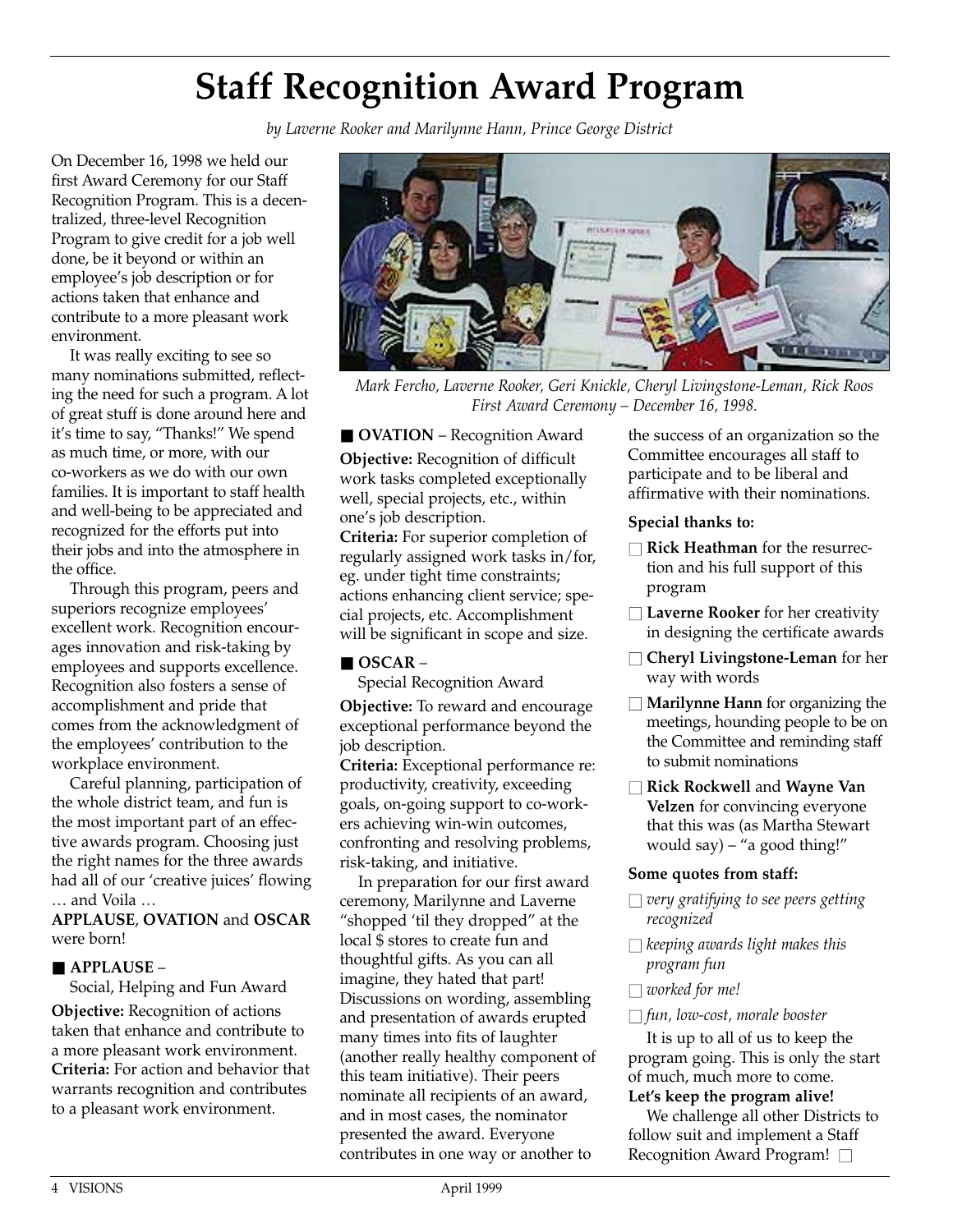# **A Walk through Time**

*by Sarah Joanisse, South Vancouver Island District*

It all started back in 1908 when Robert and Margaret Roe began their homestead at South Otter Bay on North Pender Island. They built a farmhouse, barn and wharf on their piece of property, the size of a square mile, and brought up their three sons George, Willie and Robert Jr. They raised milk cows, pigs, chickens, and sheep; used a workhorse for farming and grew a wonderful orchard.

The beginning of their next venture happened somewhat unintentionally. Robert Sr. built a cabin to accommodate visiting friends and family. It turned out to be so successful that he added more cabins and eventually turned it into **Roesland Summer Resort**.

The summer of 1926 was when Dave Davidson and his family first set foot on South Otter Bay, arriving on the CPR passenger ferry for their two-week vacation at the resort. Robert Sr. picked them up in a 30 foot motor launch, as he did for most of his guests, and escorted them from Port Washington to the resort. Dave can still recall his first impression of the Roesland property, "I found it truly magical and fell in love with the place." At the young age of six years old, he could not have imagined how, in time, the resort would significantly impact his life.

The resort's fifteen cabins were very basic with coal oil lamps, wood ranges, private outhouses, a bedroom and a living room. A common water tap was available and two carrying buckets were allotted to each cabin. It was a haven for the creative minds of children who would spend hours at the beach or exploring acres of trees and shrubs. Evening campfires were enjoyed by all. The Davidson family was hooked and returned for their vacation every July after that. In fact, most of the guests booked their

vacation at Roesland for the same time and same cabin each year. As time passed on, each summer became more and more like a family reunion.

Robert Roe Jr. (known as Bert) started running the resort as his parents spent more and more time at their winter home in Victoria. In 1928 Bert Roe married Irene Burnes and they built their own home on the property with a small store in the front. In 1939, Robert Roe Sr. died leaving the resort to Bert.

As Dave Davidson grew up he continued to visit Roesland, year after year. The only time he missed a visit was during the war. He introduced his fiancee, Florence Jack, to Roesland Resort during the summer of 1940 and they were married two years later. During their visits to Roesland, Dave and Florence became very close friends with Bert and Irene.

Hydro was introduced to North Pender in 1947 and Bert rebuilt most of the cabins with plumbing and electricity. As time passed, the farm and barn disappeared. Bert fell ill with cancer in 1969 and put the land up for sale. A potential buyer planned to cut down all the "messy" Arbutus trees and build a large house and road out on Roes Islet. Bert quickly turned down the sale and approached Dave and Florence to ask them for help in running the resort. He proposed the opportunity for them to take it over. Near the end of their holiday, Dave agreed to stay and help Bert and Irene while Florence went back to their home in Kerrisdale.

In the fall of 1969 Bert died. Dave left his teaching job and by June 1970 he and Florence became permanent residents. Irene remained living on the property, but retired from working at the resort. The Davidsons built their own house and spent the next 21 years running Roesland Resort. Florence recalls "It was a full time job, but not a big money making venture. It was very affordable to rent the cabins, and in this day and age such a resort is quite an extravagant use of land". Dave and Florence retired Roesland Resort in 1991. Their concern for the future conservation of the property led them to sell and in 1996, the Roesland property became a protected area under the Pacific Marine Heritage Legacy program. Dave and Florence have retained a lifetime-use lease and have a private tenancy on a one-acre parcel around their house.

Currently the only park facilities that exist are picnic tables and an outhouse. This summer an Environment Youth Team crew rebuilt an old footbridge to Roe Islet. Only the remnants of Roesland Resort remain with some of the cabins near collapse, though the newer ones still have power and are functioning. The orchard still produces apples and plums. An aura of happy times gone by and cherished memories still linger in the air of Roesland Resort – South Otter Bay Protected Area. □



*An aura of happy times gone by still linger in the air of Roesland Resort – South Otter Bay Protected Area.*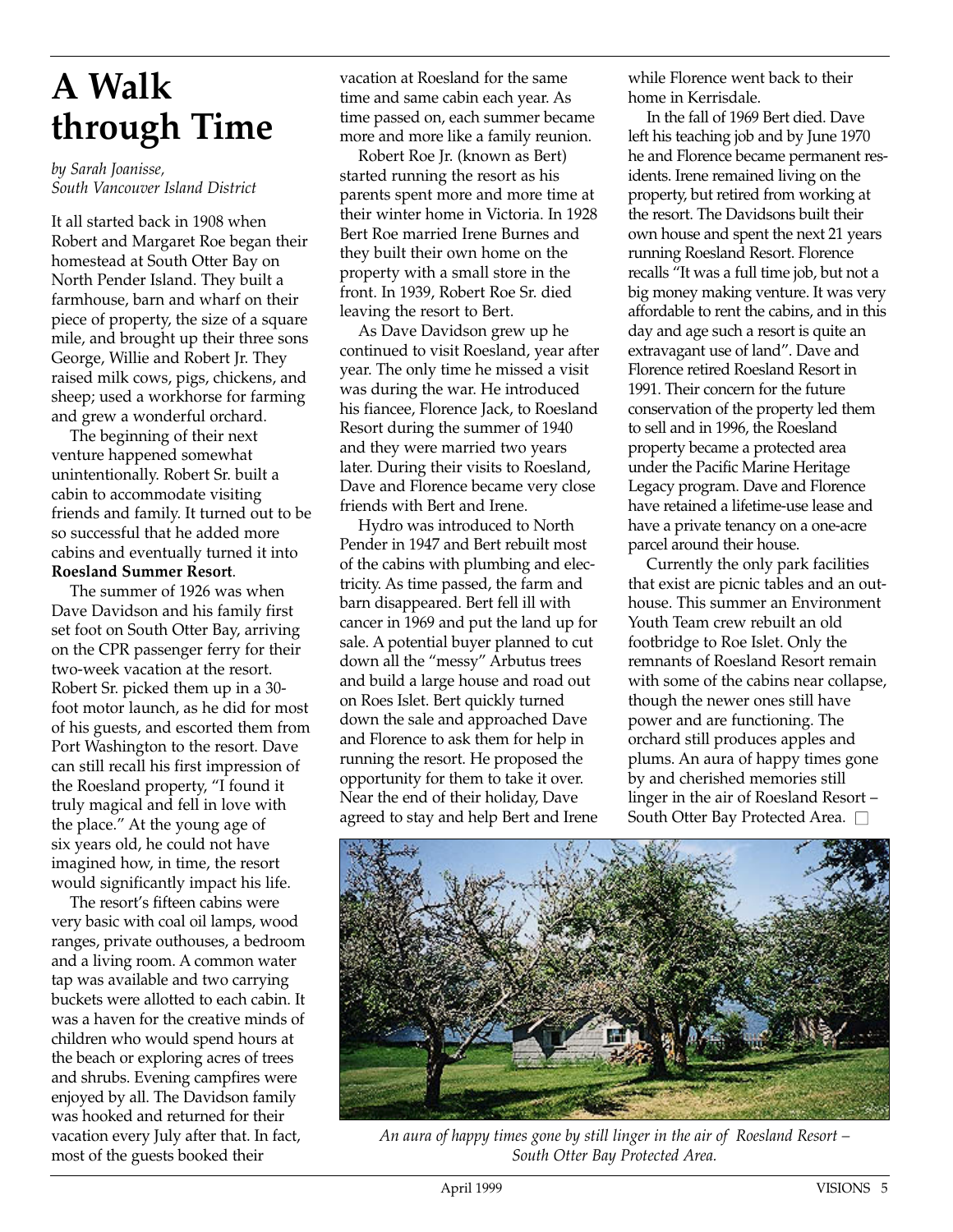### **Congratulations Due**

*by Alice MacGillivray, Victoria, with BC Parks Staff*

Not long ago, the "levels of management" project was an idea. Now, it is much more.

The project was initiated to help BC Parks' staff manage each protected area – new or old – as part of a single system. Rather than investing management effort based on history, this tool helps us plan effort based on protected area values, risks and issues. Cabinetapproved Protected Areas Strategy policy made the planning work relatively easy: the framework to assess values had already been designed and reviewed by several ministries and public groups.

As a process, it replaces, and is often still called, the annual management planning (AMP) process. With apologies to those not mentioned, a provincial hybrid of the first day looks something like this:

A district team gathers around a table. The team includes operations, planning, resource, recreation and extension officers, one or more area supervisors, a finance and administration member, and I am there as a resource person. The district manager introduces the process, listing some of the benefits he has heard from other districts, such as:

- $\blacksquare$  the rare opportunity to sit as a district team discussing specific protected areas
- improved input into the management cycle
- the replacement of a "create and defend" approach to writing AMPs, with a team approach which builds a shared understanding of each piece of land in a larger context
- the flow from values, risks and issues, through target-setting, to annual priorities
- the ability to focus on a shortened list of high-priority, achievable results in the final section of the document (targets provide general direction for future work)

#### **Sample Levels of Management Report: Setting Priorities for Acquiring Existing Information about Natural Values**



*The levels of management database helps BC Parks' staff invest effort based on significance of values, risks and issues.*

- the fact that the document is virtually completed during the working session and
- being able to "roll up" information to help headquarters staff, politicians, the public and others understand the scope and nature of system values, management gaps and priorities.

The district manager or facilitator ensures all staff members, no matter how busy, realize that their participation is essential for consensus, and for a good product.

Knowledge is shared. Andy MacDonald returns to Cariboo from Skeena to participate with the new area supervisors. Robin Draper posts recreation inventory and planning maps on the walls; Lynn Bremner displays planning table information sorted by area; Mark Fercho runs ad hoc GIS queries; Brandin Schultz, Karen MacDowell and others pull information from resource atlas projects. Wendy Byrnes hands out customized binders with key pages colour-coded and foundation task reports sorted by area. The entire Kootenay team radiates enthusiasm about the new challenges in their amalgamated district.

The template designed by Donna

Sheardown (Thompson River) and Tracy Skakun (Cariboo) is projected on the wall. (Donna's projection idea seemed complex to some, but caught on with force in year two.) The area supervisor or planner provides a brief overview of the park, followed by a pooling of ideas, about values, risks and issues. A debate ensues. Donna enters draft text, instantly focusing the group's attention on where the park fits in the provincial context. New information comes out – even though a park has been in the system for 30 years. In Strathcona District, Wendy Gibbons starts a glossary of biophysical terms new to her, looks them up in her evenings, and says "it's given me an even greater appreciation of the parks our District manages: ones I visit or look forward to visiting. I know considerably more about the significance of special values, and sensitivity of the protected areas." A "humorous quotes" flip chart is started in Skeena, to punctuate the hours of intense concentration.

Long-term targets are set for each protected area. A significant wilderness experience is threatened by increasing use. In one district, the plan is for more formalized facilities; in another for more research, another

*(continued on page 7)* ▲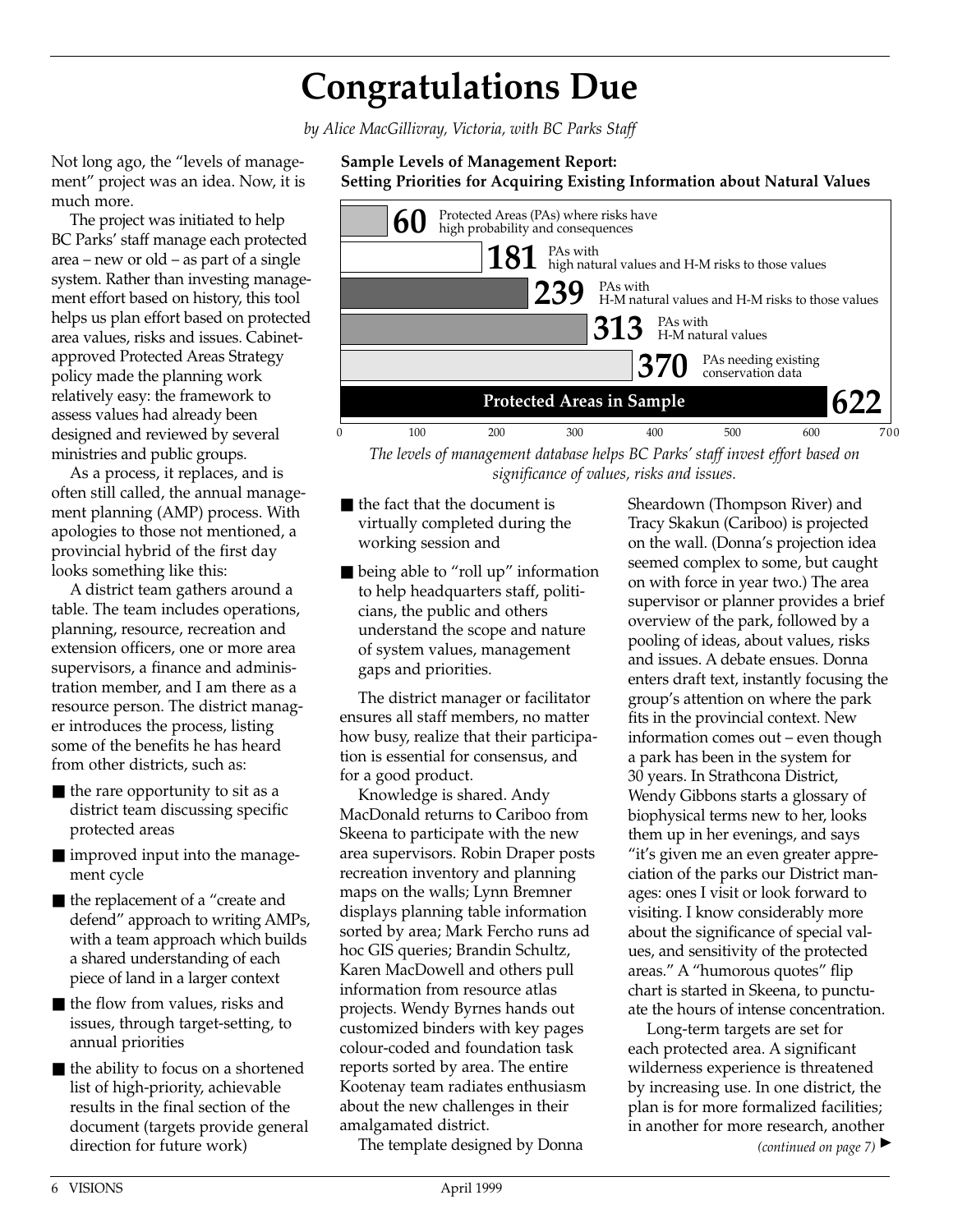*("Congratulations …" continued from page 6)*

discusses their use of a permit to control use. Each set of targets reflects the district team's judgment about how to protect and manage the key values, risks and issues.

The final step is drafting a list of annual priorities, coded to match the long-term targets. "How does that project fit with what we've discussed?" asks a team member. "It's been on the AMP for years, but I don't think it does fit anymore" is the reply. The group agrees and moves on.

An area supervisor approaches me in the hall saying "I had stopped preparing AMPs but I'm starting again – this makes sense." Brian Carruthers comments that "the previous AMP process was long out-of-date and many staff felt the effort to develop the plans far outweighed the benefits. In this project, the needs of the agency and the desires of the districts came together, resulting in an effective, defensible management planning tool."

Wendy Gibbons felt she got to know a lot more about the people in her district. "To participate in, and support, such a dedicated team was a very rewarding and valuable experience for me."

Clerks bring me into a discussion about how much less behind-thescenes work will be necessary. "It's great to have the LAN – we have all the templates organized there by area. And another big change is we don't have the 'flaying of the area supervisor,' with four or five redrafts and the frustrations of documents rotating through in-baskets."

This project has truly been a team effort, beginning with half a dozen of us almost two years ago, to the whole organization. District managers and Denis O'Gorman defined needs. Bob Dalziel headed and supported our team, which included Brian Carruthers, Ron Routledge, Rik Simmons, Drew Carmichael, Jeanne Wutzke, Mona Holley, Rick Kool and Marty Roberts. "One of my clearest memories" says Mona "was working with Alice, Rik and Denis to finalize

criteria for natural and cultural heritage management. I found it very gratifying to come to a common understanding of how the levels would be determined."

One of Wendy Byrnes' clearest memories is of going through the process with the Nisga'a co-management board. "The process was very well-received, with the participants quickly grasping the approach, and easily agreeing on issues, values and risks. It made sense – a direct result of process direction."

From a headquarters perspective, Mona believes this is "a great tool for providing district perspectives that can be reflected in program direction." From a district standpoint, Brian states that "never before in the history of BC Parks, have we had such a consistent and logical approach to value identification and management priority-setting. Hats

off to all those staff who have made the process work."

Is the project complete? Wendy Gibbons says she is looking forward to improvements in project list management next year. "If the Excel spreadsheet you and I fine-tuned for the projects could be included in the procedures, the district management team could review district priorities almost immediately following the sessions." Donna Sheardown hits on one of the big missing pieces when I ask her "By the end of next year, what would you like to be able to do?" Without hesitation, she replies "Access information at: http://www.env.gov.bc.ca/bcparks, see the results of the AMP process and be able to produce reports as needed – directly from the internet site." With that kind of pragmatic vision in our midst, it should be another exciting year.  $\square$ 

### **Kootenay Lake, Evening**

*by Denis Donnelly*

Kootenay Lake lies in a fold of the hills like a great silver cat, sleeping on through the rough evening, the breeze ruffling its fur.

We have driven all day. Now, like a slick of stillness the evening spreads out around our campsite, sniffs the tent and cooking, then folds its weight and settles in the tree-shadows.

The miles slouch like scales. Soon, from the quiet a deeper quiet rises – the full moon, heavy with light, nudges past overlapping peaks and floats free into the clear night sky.

She has brushed the ridges of the low hills and her face is streaked with shadow. Small, dark wounds cling to her, carried up from the deep valleys where the wolves howl.

Tomorrow we will start home, west to the sea, following the moon, by then again under earth. But tonight, as the breeze freshens, over pale sand lit by the moon, we turn to sleep.

*Written from the Davis Creek campground at the north end of Kootenay Lake. Denis is married to Rebecca Bernson from our South Vancouver Island District.*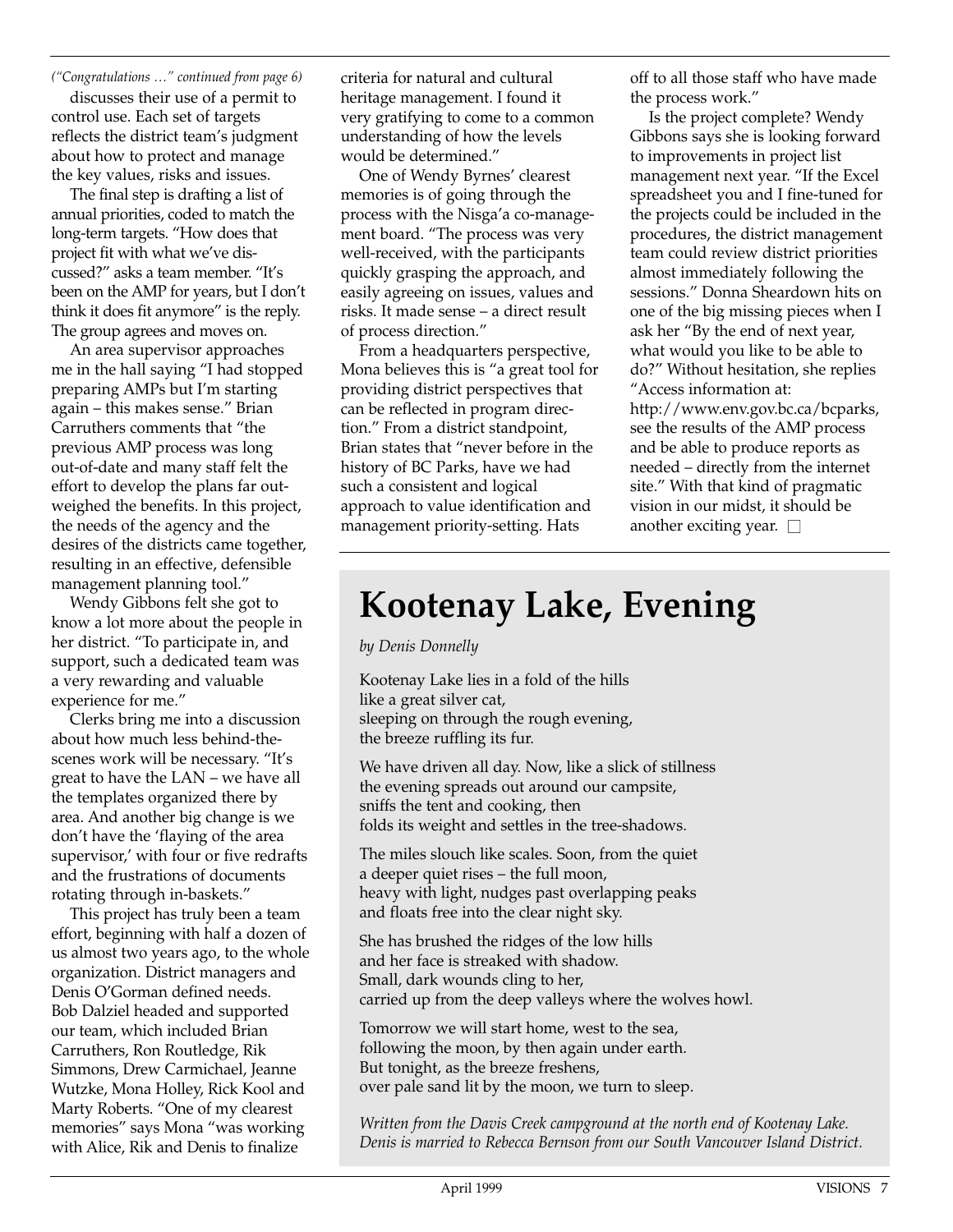### **Below the Highwater Mark**

*by Doug Biffard, Victoria*

Back in January, Brandin Schultz and Chris Platz of Garibaldi/Sunshine Coast District called me to discuss a permit application they had received; something about an environmental awareness event for divers at Porteau Cove Park. Put diving, environment and parks together and you have my interest. Brandin and Chris explained that Ocean Quest Diving wanted to organize an event where divers would search and recover garbage from the seafloor. At first thought that seems a simple and laudable thing. But, marine life quickly turns many of the items that humans dump into the ocean into homes. We concluded that the divers would have to carefully inspect any of their discoveries for signs of maritime residents. We were pleased to learn that the diving association PADI had already developed guidelines for conducting an environmentally aware cleanup.

Not having participated in this type of diving activity before I quickly made up my mind to join in on the fun. The ferry gods willing, I arrived at Porteau Cove on the morning of the event. Greg and Deidre of Ocean



Quest and volunteers from the Underwater Council of BC (UCBC) had already setup displays and were bracing themselves against a cold northerly wind with hot chocolate and barbecued smokies. Greg did a good job of briefing about 50 divers on the purpose and procedures for



the dive. We then dressed into our gear and headed for the water.

Sinking below the waves I was surprised to view a brightly lit sandy seafloor through fairly clear water. My dive buddy signaled 'all's well' as we moved out into deeper water – the search was on! The most remarkable thing about this area of Porteau Cove is the number of dungeness crabs running around the bottom. Dungeness are the most sought after crabs for eating and generally not seen in great number by divers. Porteau is closed to the taking of any marine life. The abundance of large male crabs – some clutching smaller females in preparation for mating suggests, that the 'no take status' is working.

The first piece of refuse we encountered was a piece of metal tubing about 1 metre long and 10 cm in diameter. We noted small barnacles and seaweeds growing on the outer surface, a starfish, shrimp and small fish residing inside. The metal was streaming rust but we decided the tubing had value as a home for sealife. We continued on to recover

*(continued on page 9)* ▲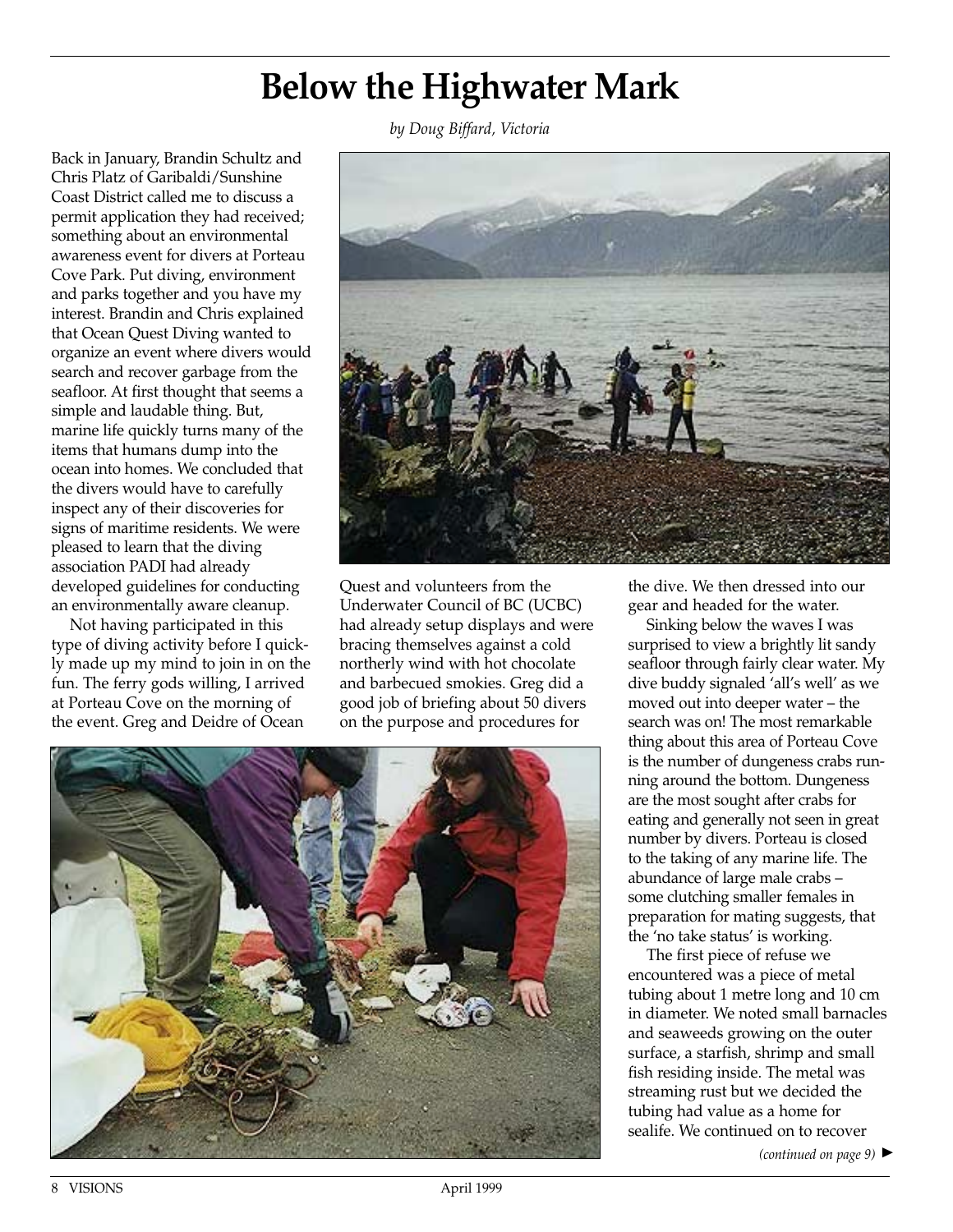*("…Highwater…" continued from page 8)* other garbage; rope, a golf ball, metal strapping and plastic fragments. Overall I was impressed by the lack of garbage in such a high use area. Encounters with fairly common but colourful marine life like seastars, anemones, crabs, shrimp, snails, and bottom dwelling fish made for an enjoyable underwater tour.

Upon return to the surface, recovered items were sorted and once more inspected. Divers were shown some of the marine life they overlooked in their enthusiasm to clean up the trash. Two small octopus, extremely good at hiding and a clump of seaweed, mistaken for a tangle of twine, were among the life returned to the sea.

Porteau Cove Park is one of 94 provincial parks and ecological reserves with marine area. Divers from all over Western Canada visit this park, making Porteau one of the most active dive sites in Canada. Thanks to the local diving community and staff at Garibaldi/Sunshine Coast District, Porteau Cove is one of a very few, established 'no take' marine protected areas. More information on the event is posted on the UCBC website (http://www.ucbc.bc.ca/beach/ cleanup.htm).  $\square$ 



### **Cowboys and Canyons**

*Glacial landforms, grasses, Bighorn sheep, river canyons and ranching history define this protected area.*

The province of British Columbia recently negotiated the purchase of a historic ranch in the Cariboo. These lands, added to Crown lands lying adjacent to the ranch, now comprise a 24,368 hectare grasslands protected area about 60 kilometers south of Williams Lake. The Upper Fraser River Canyon forms the eastern boundary of this protected area. There is a deep incised river canyon on the north side and the protected area takes its name from this river. Cactus, bunchgrass and Douglas-fir trees cover this protected area's rolling landscape. BC Parks has just started a management plan process to provide long term direction for this special protected area. Can you name this protected area? And what was the name of the ranch that sold their interests to the province? *(Answer on page 12).*  $\square$ 

### **Backcountry Recreation Impact Monitoring (BRIM)**

BC Parks has recognized for a long time the need to be able to monitor the impacts of recreational use, especially in backcountry areas. Throughout the years there have been many programs and projects that have been conducted for that reason. Awhile back in 1997 the resource officers and conservation headquarters staff realized that there were several methods being used and that the time had come to develop one single consistent format for monitoring impacts to campsites and trails in backcountry areas. A working group was formed to achieve this task with Brandin Schultz, Resource Officer,

#### *by Mona Holley, Victoria*

Garbaldi-Sunshine District and Hans Roemer, Vegetation Ecologist, Headquarters doing the majority of the work.

The program that has been developed enables consistent assessment and documentation of changes caused by recreational use in natural environments of protected areas, outside of formally developed areas. The program monitors the most common impacts that are connected to camping and trail situations such as the percentage of bare soil area; the density/wear of the vegetation, tree damage, and exposure of tree roots.

The process involves defining campsite areas, trail sections or trail sampling points as permanent plots. Observation points must be the same from year to year to enable subsequent comparisons. Sketches and photo documentation are completed and standard forms are filled in. How often the area is assessed will be tailored to the rate of change that is expected, for example, annual monitoring should be carried out in frequently used camping situations, longer intervals are adequate where little change is expected.

*(continued on page 10)* ▲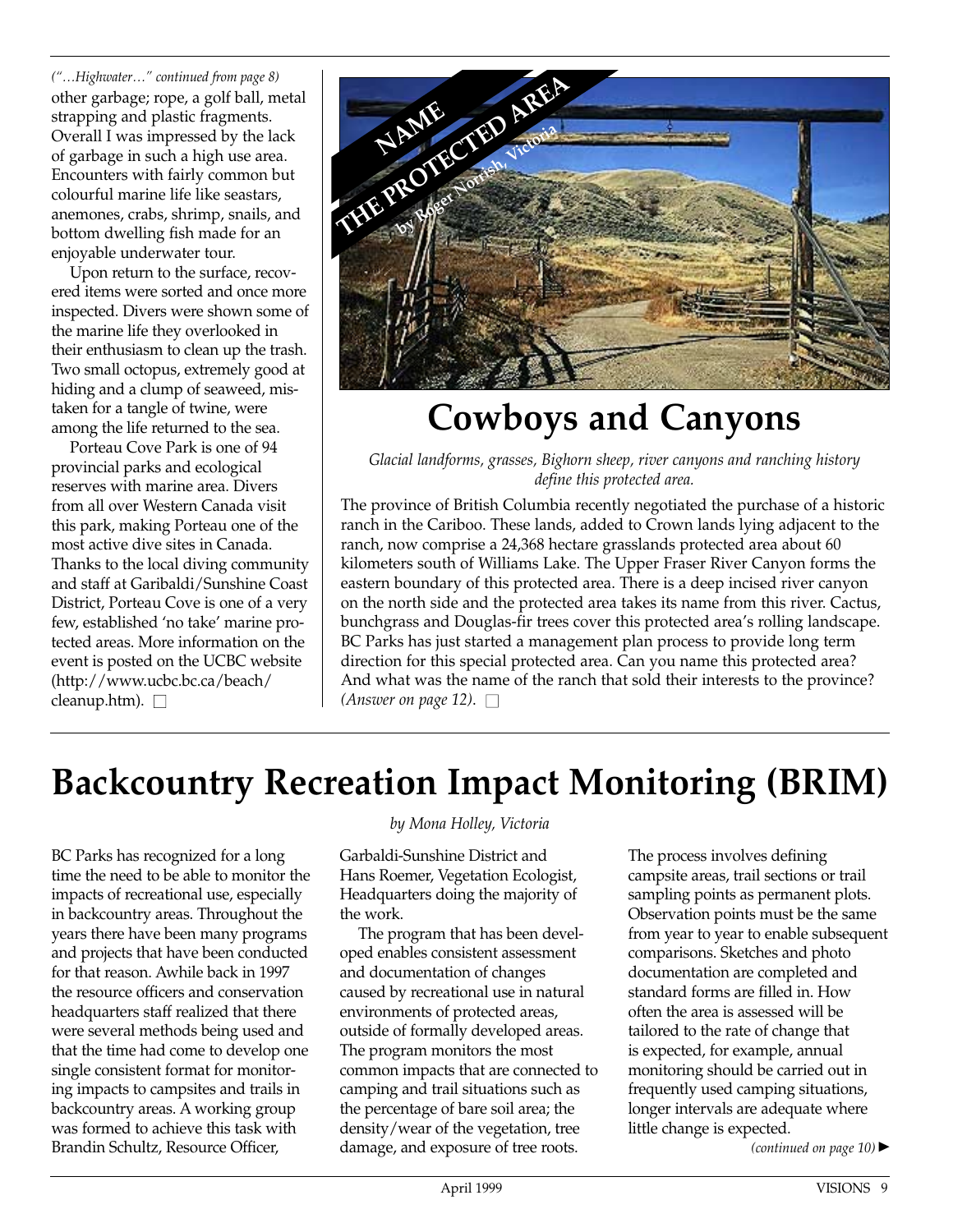*("Backcountry…" continued from page 9)*

The program has been well received throughout the province. Last summer was used for field testing of the program. It was implemented in the Cariboo District in Ts'yl-os, Itcha Ilgachuz provincial parks and Hakai Recreation Area to assist in determining recreation impacts to backcountry campsites and trails and to supplement backcountry user surveys in a number of sensitive areas where excessive recreation activities were occurring. Garibaldi-Sunshine District has also implemented the system in a number of locations in the district as "conservation projects" for rangers. The Kootenay District has also used the process for such projects as in the Dewar Creek Hotsprings campsite in Purcell Wilderness Conservancy.

This year the BRIM program will be fully implemented by districts across the province.

For more information on the BRIM program contact the district resource officer.  $\square$ 



*Backcountry Recreation Impact Monitoring (BRIM) study in Purcell Wilderness Conservancy.*

### **French Student Volunteer**

*by Anne Pellier*



*Anne Pellier*

As a student in a Rural Area Management College in France, I have to undertake a placement in a foreign country for a year.

My program is turned toward the management of environmental resources but is broader: we have courses of economics, law, tourism, development, agriculture, hydrography. The location of the Rural Area Management College is Annecy, in the French Alps, where we do many trips in the field. This school belongs to the University of Lyon 3. The program is four years long. We study in Lyon 3 the fourth year.

Before this program, I gained a degree after a two-year course in biology in the University of Orsay (Paris 11). It provided me with the opportunity to work in Vanoise National Park in France with a research plan about marmots population.

My project is a comparison between a Provincial Park and a National Park in Canada for this year. Mike Murtha helped me to obtain two placements as a volunteer, one with BC Parks and one with Banff National Park.

I started to work in the field in the Mount Robson Provincial Park for one month. I assisted both the park rangers and the park facility operator. I enjoyed the outside work there and discovered the Canadian environment through many hikes.

I work now in the BC Parks Office of Prince George with Mike Murtha on two management direction statements. This experience is just wonderful! It provides me with the opportunity to learn about the organization of BC Parks.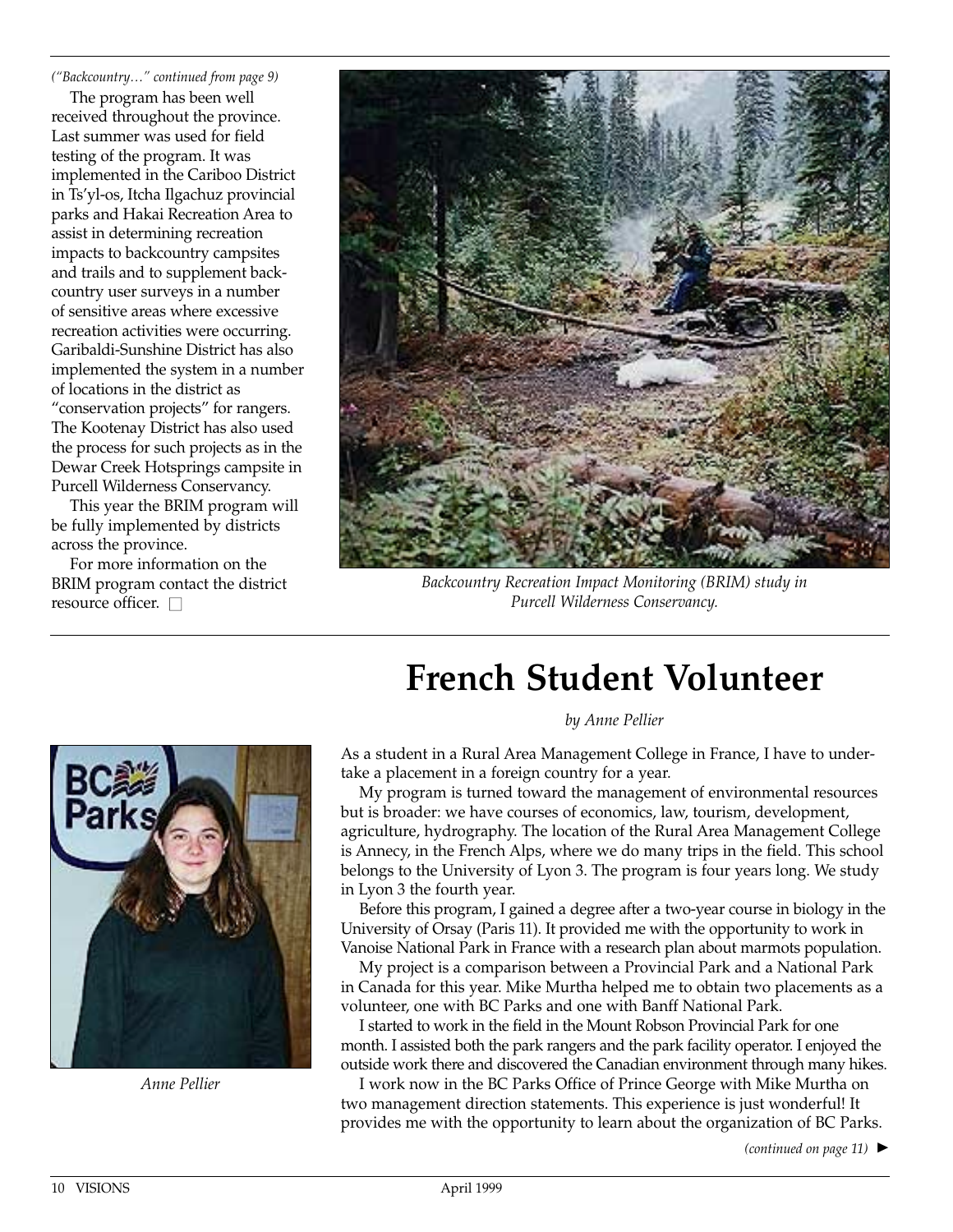#### *("French Student Volunteer" continued from page 10)*

Many things, like the Land and Resources Management Plan, the Legacy Project and the ecosystem classification of BC were new for me and very interesting to know.

It is very different from the French Alps where I studied. The surrounding is not similar of course but mostly the way to consider the environment differ a lot. You are protecting the bear habitat while we discuss the reintroduction of the wolf with the farmers! The natural resources are not the same. I had to adapt to them but writing two direction management statements opens up a different management to my mind.

Furthermore, the consultation of the stakeholders is very good here. The activities are not the same in France but we always meet political problems which compromise the public consultation. So, I am acquiring a new vision of the environment and a new way of organization.

During my placement, I have given several presentations about the Alps in order to make this experience beneficial to Canadians. Likewise, I am trying to create an exchange of students between the University of Northern British Columbia and my university in France. I hope that BC Parks will continue to accept foreign volunteers: it could be advantageous for the both!

I would like to thank especially Mike Murtha and Wayne Van Velzen. This placement would not have been possible without them! Mike Murtha has helped me really for everything! I would like to thank all the staff of Prince George and of the Mount Robson Park who are so welcoming and have accepted my difficulties with the English language!  $\square$ 



### **Camping Fees Raised in Provincial Parks**

Frontcountry campgrounds, those accessible by car, have had their fees increased for the 1999 season. This is the first general fee increase since 1992. Backcountry camping fees were also increased. A fee for sani-stations has been applied in more parks. There have also been new fees and fee adjustments in specific parks locations to reflect new facility



construction or the provision of a new service. All campground fees stay within the park system.

The 1999 fee changes bring BC Parks camping rates closer to the fee levels charged for private and national campgrounds and by other provincial park agencies. Comparing BC Parks highest fee to the rates of other park agencies across Canada, it is still below the other provinces. The top BC camping fee is \$18.50 with firewood included, while Alberta's top fee for similar services is \$20.00, firewood not included, and Ontario's fee is \$21.75, firewood not included.

Since the inception of the park system 88 years ago, government policy, supported by the public, has been that all residents should contribute to the cost of establishing, protecting and managing the park system through general tax revenue. Park users, however, are the primary

*(continued on page 12)* ▲